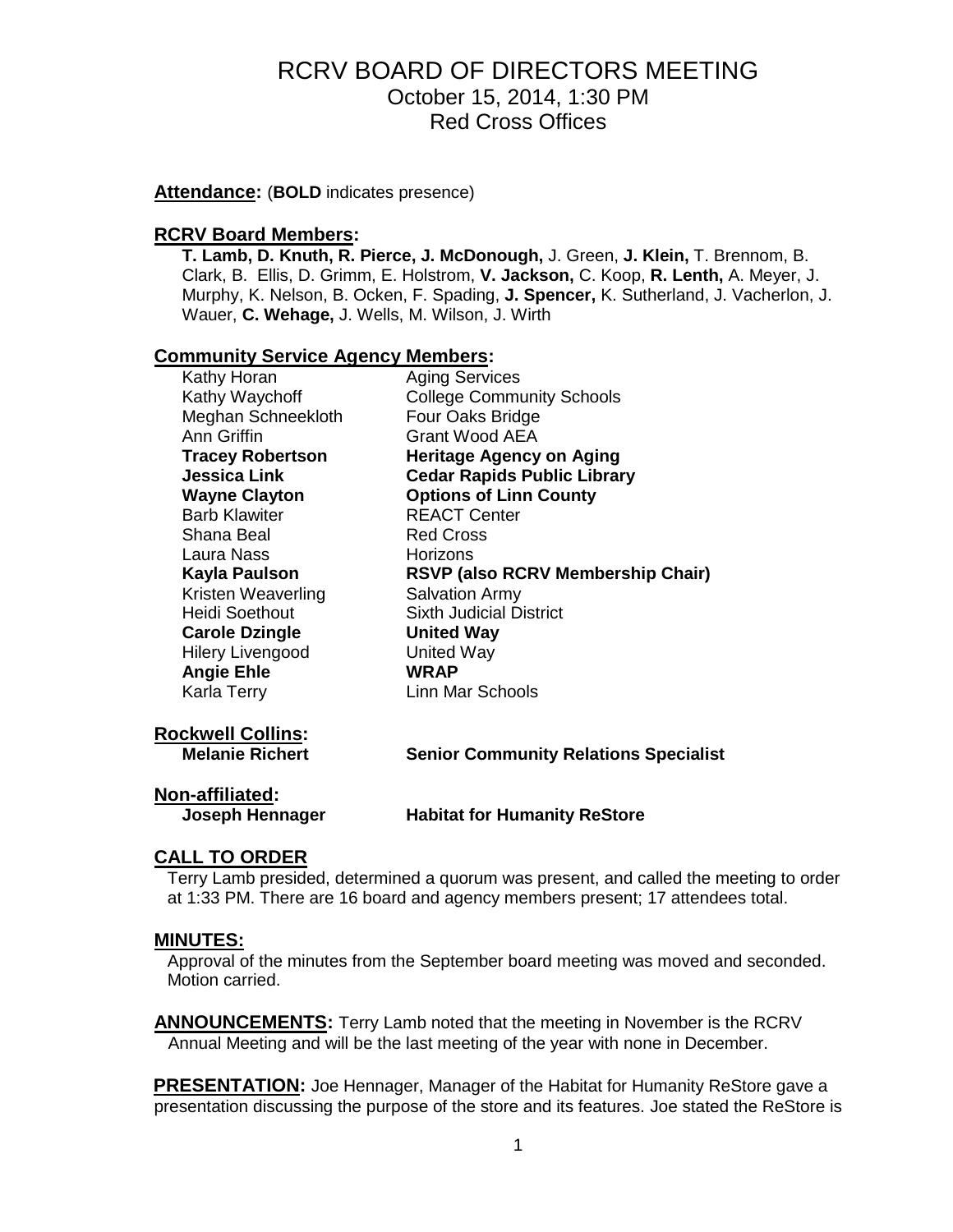trying to expand name recognition. The local store is a new business model for ReStores nationally in that they offer new products alongside traditional sales of donated material.

Joe described some of over 50 new products offered in order to enhance the building and remodeling of homes in this community.

Joe talked about the common understanding that Habitat for Humanity (HfH) builds homes for people in need. Joe pointed out that the hoses are not given away…

- That people earn the opportunity
- They must have been turned down by a bank for a loan
- Have lived in Cedar Rapids for at least 2 years
- Put in 300 to 500 hours of sweat equity on the house as down payment
- Go through classes about how to get along in a neighborhood

They have a high level of success, crime in the neighborhoods with HfH homes goes down, the GPA of students within a 5 block radius goes up because of community involvement of the owner and neighbors, and police and social agencies love HfH in the area.

Everything we do is aimed at getting people to a build site. Volunteering to work at a build should be on everyone's bucket list. It changes your life. The highest level of spirituality comes when you build a house for HfH.

The ReStore Pinterest Club was mentioned. It is sponsored by ReStore to help keep material out of the landfill, but also helps to support the ReStore through purchases of project material. It is now called the Repurpose Club and meets the third Thursday of the month at the ReStore, cost \$5 for each 4 hour session. Tools, tool instruction, work space, and project assistance are furnished.

How the RCRV organization can help the ReStore:

- Provide tool and project knowledge
- Volunteer at a build site or sponsor a build

The current ReStore has 5 fulltime employees and 5 part-time employees; 50 volunteers, but another 100 needed. The store has doubled income each of the past 3 years and is literally blowing the walls out due to space needs. The store has 35,000 square feet, but 80,000 square feet are needed. The ReStore needs volunteers:

- Who understand and recognize products
- Who have electrical, plumbing, and hardware knowledge
- Who can work with the current 7 people checking out electrical donations to ebsure they work and are safe before sale
- Who can help with special projects such as a sculpture of cascading toilets and claw foot tub and understand water hydraulics, balance and structural needs, materials, plumbing, and welding
- Help with designing process for manufacturing plywood dinosaur puzzle/toy for sale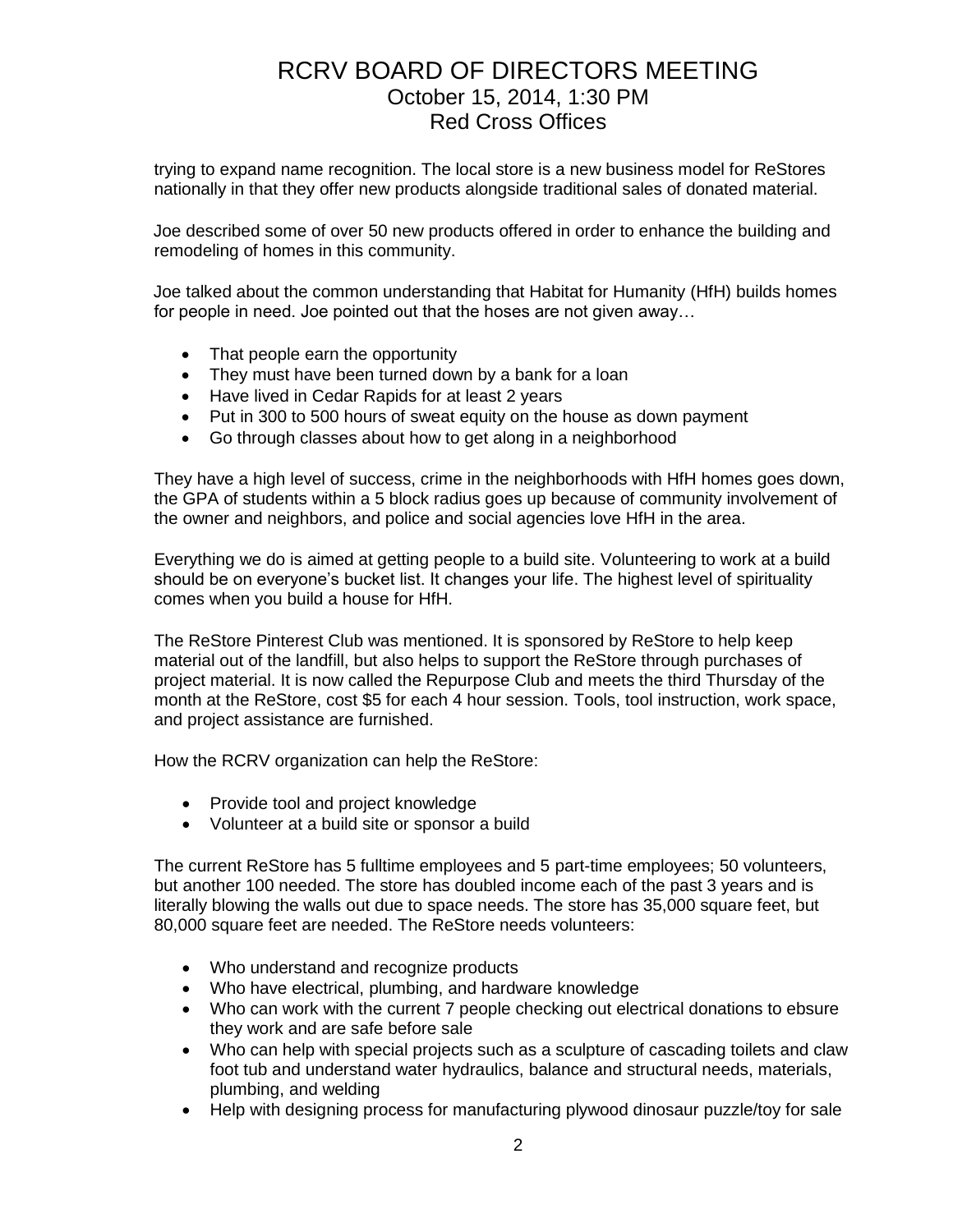Research shows more than 5000 families living in substandard housing in the greater Cedar Rapids area and we are building only 24 homes per year.

Joe made a plea that people consider donating just 4 hours per week to the ReStore. Spread the word in the community.

Terry Lamb offered Joe opportunity to provide a video of his talk to put on the RCRV website to reach out to the entire RCRV organization since he was only addressing the board of directors.

In response to a question, Joe indicated that a Pinterest group was started by ReStore at the Marion library that is very successful and has resulted in numerous other libraries requesting a similar organization to be started at their libraries. ReStore provides kits of material and support for the Marion groups projects.

In response to a question about private workshops, Joe indicated ReStore does do them and have even done birthday parties. The special workshops are the same \$5 per person as the monthly meetings. They need a month prior notice to set up the workshop.

In the ReStore's home center they offer new:

- Carpeting and pad
- Cabinets
- Appliances
- Tile
- Counter tops
- Flooring
- Can design kitchens and baths using 20/20 software to offer 3D views of the actual kitchen plan

Question about banks offering special terms to HfH construction. Joe stated the property is usually free or very low priced and construction labor is donated representing about 2/3 of the cost. Material cost is reduced through the purchase of material wholesale.

Typically a house sells for \$80,000 to owner. The payback is over 30 years which provides steady flow of funding to sustain future builds. Also, HfH does fundraising. The Cedar Rapids police department is going to build a house next year and have challenged the fire department to do the same.

Joe sees HfH getting to place where the houses are built indoors prefab to reduce cost and time, then storing them for later build.

#### **OLD BUSINESS:** None.

#### **NEW BUSINESS:** None.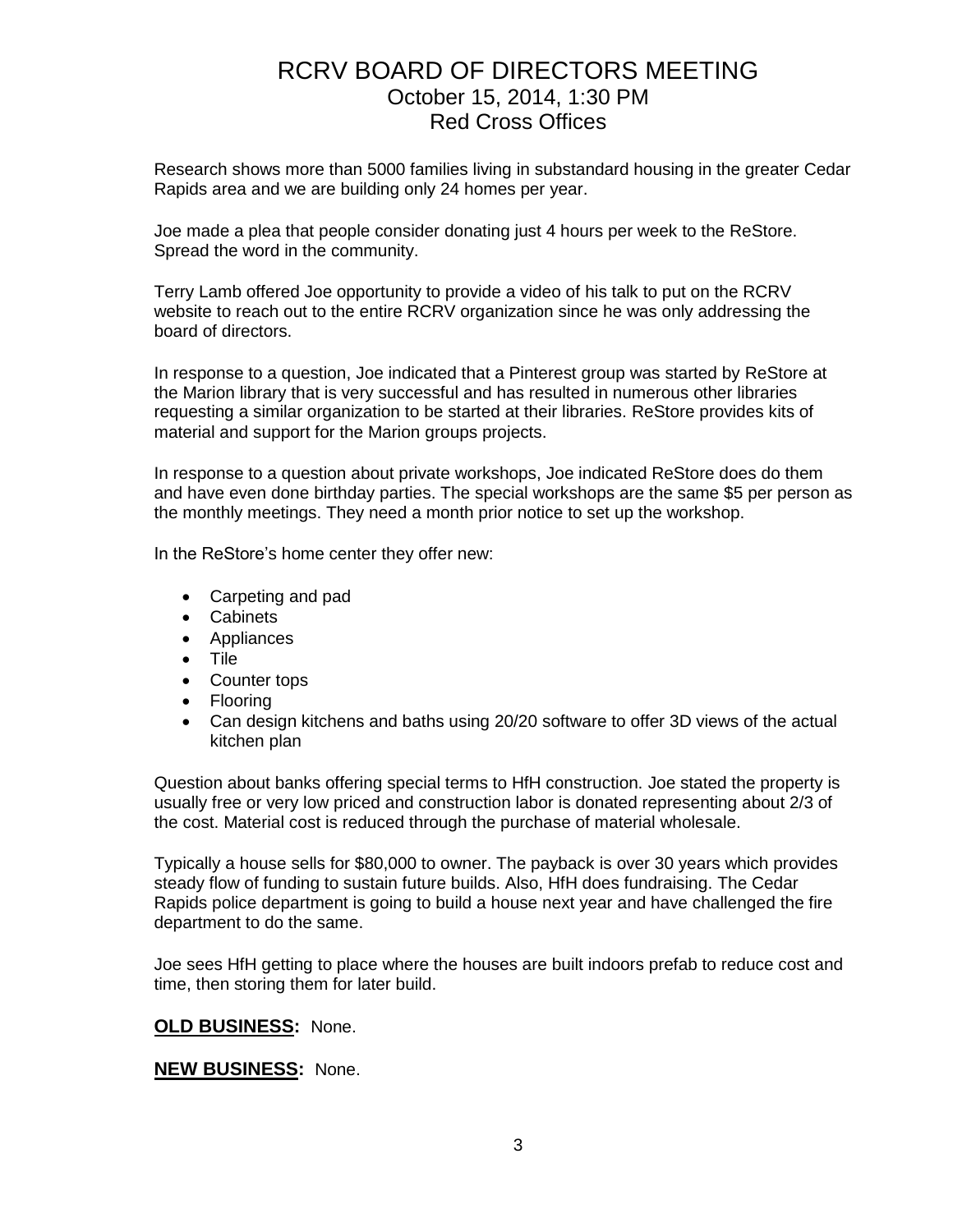### **PARTNER AGENCY REPORTS:**

**Cedar Rapids Library:** Jessica Link reported:

- On October 22-24, the Iowa Library Association conference will be taking place in Cedar Rapids. The opening reception for the conference will be at the downtown Cedar Rapids Public Library on Wednesday evening. Conference attendees will also be able to tour the downtown CRPL, Coe College's Stewart Memorial Library, the National Czech & Slovak Museum & Library, and the Iowa Masonic Library and Museum. We are honored to share our community's great library spaces with library professionals from around the state.
- The annual Friends of the Cedar Rapids Public Library book sale will be October 24-26 at the Cherry Building in New Bohemia. This year, there will not be a charge for entrance to the sale.
- There were questions about library materials security that were asked. The library utilizes RFID technology, the four Media Box systems, and security cameras throughout the two facilities to prevent material loss. The library industry continues to monitor loss rates and develop new systems to reduce loss rates.

WRAP: Angela Ehle reported as of October 13<sup>th</sup>, WRAP has 41 completed projects year to date.

Weather issues the past week created build problems. She expects 4 more to be built in next 4 days. At end of Thursday they will have broken their record for a year.

There are currently 12 jobs in queue.

They have scheduled a Build 101 class instructed by Joe Wells. Date set for 8:00 AM October 30<sup>th</sup> at REACT.

### **RSVP Agency Report:** Kayla Paulson reported:

- United Way and RCRV presented at most of the RCI Retiree Insurance briefings and handed out almost 80 packets of information about RCRV. We have not had anyone sign-up through that effort yet. We will be sending a set of new retiree letters yet this week that will be cosigned by Terry Lamb and myself. We encourage personal notes from active members if you know any of the retirees.
- The 55+ Initiative has 4 grant reports that are due yet this month so I will be hunkering down and working on those a decent amount. I am blocking out sections of my day where my email and phone will be turned off so that I can stay focused on completing those reports.
- We have some great volunteer opportunities with: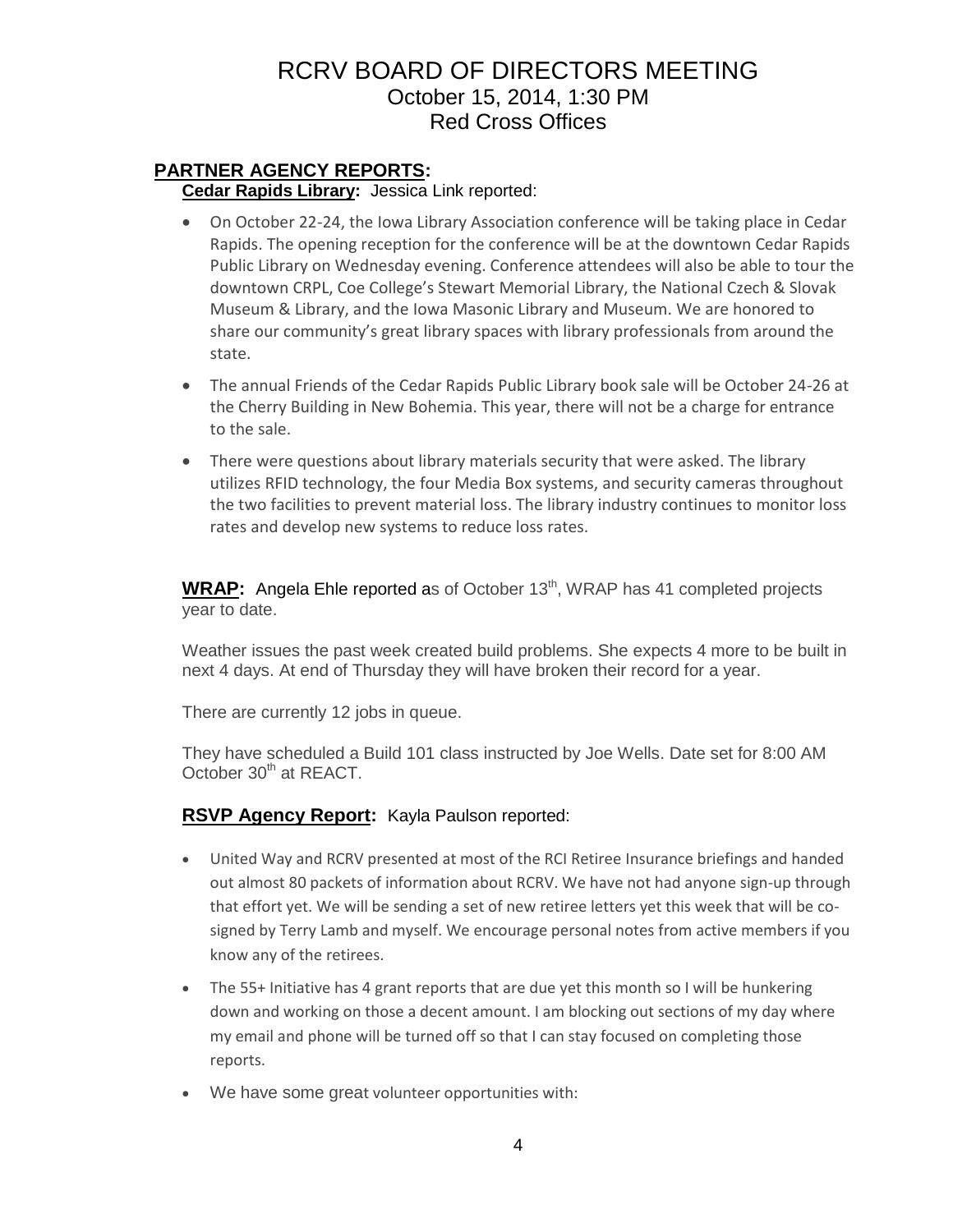- o Linn County Sleep Out 11/8-9
- $\circ$  UnityPoint St. Luke's SHIIP Advantage Admin
- o Linn Community Food Bank Morning Assistance (moving materials)
- o Hiawatha Study Buddies for kids learning English as a Second Language
- $\circ$  Gems of Hope has great opportunities to do beading or card making as a group.
- o Opportunity for Retired Teachers to mentor new teachers.

**Options of Linn County:** Wayne Clayton reported they held their Abilities in Action Conference/Tech expo Oct 1 at KTOS. He shared the news about WRAP and RCRV which people found impressive.

He saw the information about the Rockwell Collins Health and Safety Fair and would like to have the Linn County team attend to perhaps pick up some new ideas.

**Heritage Agency on Aging:** Tracy Robertson reported there is a Community Forum for people with disabilities scheduled October 24 from 1:00 - 3:00 PM at the Unity Center on Blairsferry Rd NE.

The Elder Abuse Prevention Awareness program Tracy manages has quadrupled her responsibilities. As result, Tracy will not be able to represent Heritage at these meetings after November. Tracy will provide the name of the new representative to Terry Lamb.

**United Way:** Carole Dzingle reported United Way has reached \$2.5M of their \$11M goal to date and have a long way to go.

Friday at 7:00PM is the NBA basketball game they are selling tickets to. The Gazette and IMON are offering \$10 discount on tickets for their subscribers purchasing tickets.

The Legacy Dinner for the Young Leadership Society is scheduled for November  $20<sup>th</sup>$  at the Cedar Rapids Country Club.

#### **RCRV COMMITTEE CHAIR REPORTS:**

# **Membership Report:** Kayla Paulson reports:

- **Stats for September 2014**
- 181 active volunteers
- 2 new volunteers
- · 1 inactivated volunteer restarted
- · 0 inactive volunteers terminated/inactivated
- · 77 members have reported hours
- · 2019.53 hours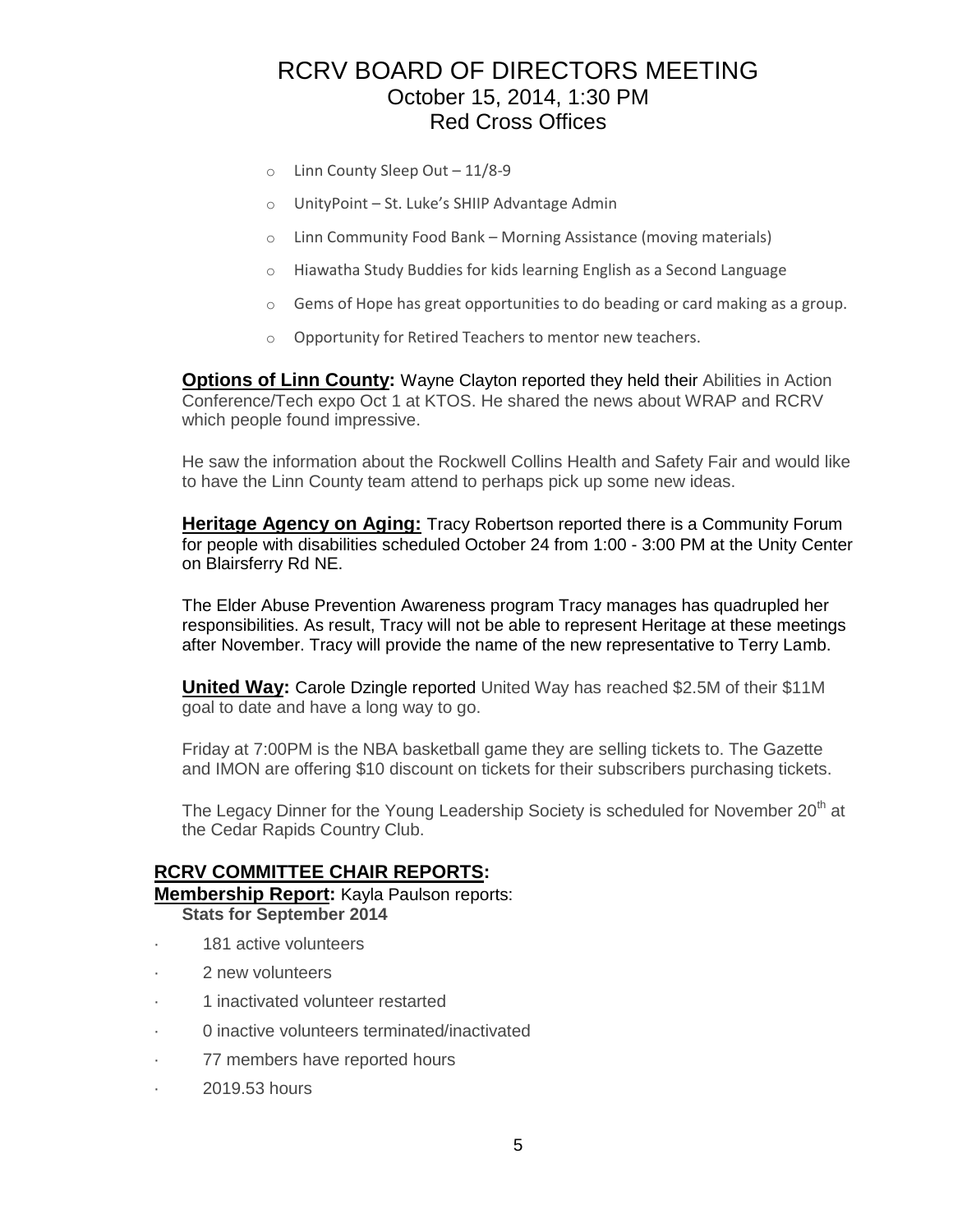### **Top 5 Agencies supported by RCRV Volunteers in September**

| <b>Job Name</b>                        | <b>Hours</b> |
|----------------------------------------|--------------|
| <b>REACT Computer Technician</b>       | 460.00       |
| Community Project Mtg, RCRV            | 306.05       |
| Non-Profit Misc., RCRV                 | 272.50       |
| <b>WRAP Laborer, WRAP</b>              | 180.70       |
| <b>Education Enrichment Vol., RCRV</b> | 90.10        |

### **Stats for Year to Date 2014**

- 180 active volunteers
- 4 new volunteers
- · 1 inactivated volunteer restarted
- · 56 inactive volunteers terminated/removed
	- 157 members have reported hours
- · 22,342.63 hours reported

#### **Top 5 Agencies supported by RCRV Volunteers in 2014**

| <b>Job Name</b>                            | <b>Hours</b> |
|--------------------------------------------|--------------|
| Non-Profit Misc., RCRV                     | 4,818.38     |
| REACT Computer Technician,<br><b>REACT</b> | 2,297.00     |
| Volunteer Program, St. Luke's              | 1,669.22     |
| SHIIP Counselor, St. Luke's                | 1,425.09     |
| <b>Community Project Mtg., RCRV</b>        | 1,266.40     |

#### **Data Base:** Jim Klein reported:

- The database was updated for:
	- o Returned insurance mailing postcards
	- o Request via RCRV email and voice mail
	- o Additions from requests from people at the Insurance meetings
- Made a mailing list for the Rockwell Collins Recreation Center for an insurance information mailing. The list was limited to east central Iowa addresses.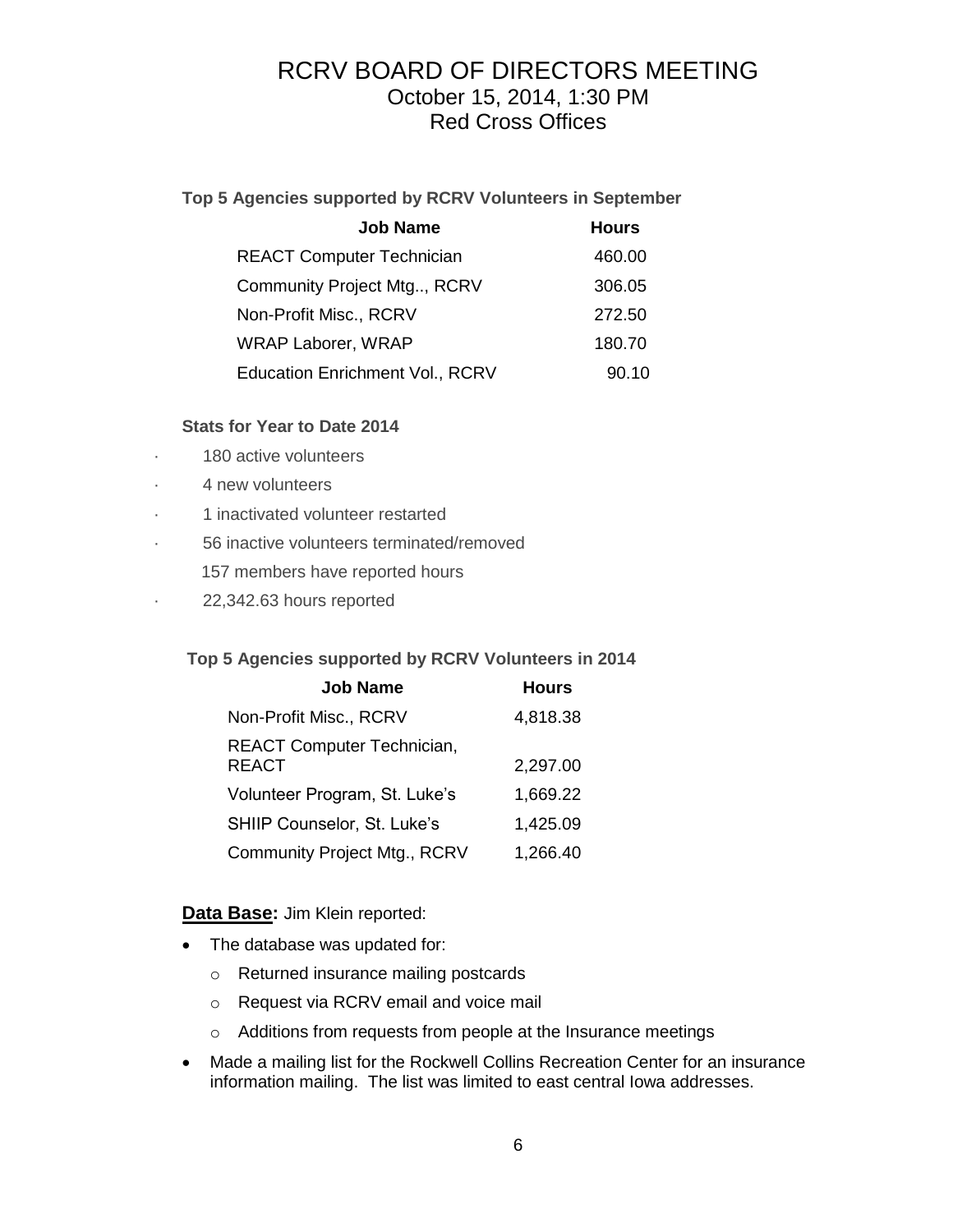• The database structure was adapted to make a means for tracking changed, deleted and added addresses. This information was requested by Kayla Paulson at RSVP.

### **Community Projects:** John McDonough reported:

- Mike Wilson's 90<sup>th</sup> Birthday Celebration will be held at the Art Museum from 1:00 to 3:00. Please RSVP at 614-402-1885. No gifts allowed, Contributions should be made to your favorite charity.
- Honor Flight to DC this past week with Terry Lamb as one of the honorees.
- Abilities in Action Seminar was held at KTOS with RCRV having a display table. This was held on Oct 1, 2014
- Rockwell Collins Retiree Volunteers SHIIP counselors held 9 seminars at KTOS this past week where approximately 1,900 retirees received information on Rockwell Collins Insurance Programs for their retirees. We had Adele Lerma from RC Cypress, CA and David Carter from OneExchange Towers Watson of Dallas answering questions from retirees after the presentations. Claudia Young and Jim Green presented the seminars on Monday as the counselors had a SHIIP Fall Update in Coralville on Monday. Barb Klawiter assisted with the efforts. Don Grimm, Harlan Hanson and James Wolfe presented the remaining 6 seminars. Each presenter did an excellent job in presentation. I have reserved space at KTOS for the next two years. We had roughly 30% of the folks getting reservations online this year.
- We repaired several devices that Ann Griffin brought in. She also requested more of the large ball launcher.
- Jessica Link of the CR Library requested volunteers, up to 150, to assist in the build of a multi-generational playground at Hidder Park located at  $10^{th}$  St and  $14^{th}$  Avenue SE for October 11, 2014. Don't know if anyone from RCRV assisted in this effort.
- We continue to support various nonprofits in the area with volunteers.

If you can dream it, we can do it.

**RCI:** Melanie Richert reported that Rockwell Collins has increased their grant to RCRV from \$10,000 to \$12,500 for next year.

The Rockwell Collins Operations unit is championing a 5K run to benefit the UW scheduled for November  $8<sup>th</sup>$ . It is open to Rockwell Collins employees, but not the public. This is the first year of the event and it may be expanded later.

The Honor Flight went very well. At the WWII memorial several groups were present, but for the Rockwell Collins group there seemed to be special treatment. A Marine with portable microphone came out, followed by the color guard marching out. The Marine then sang the National Anthem.